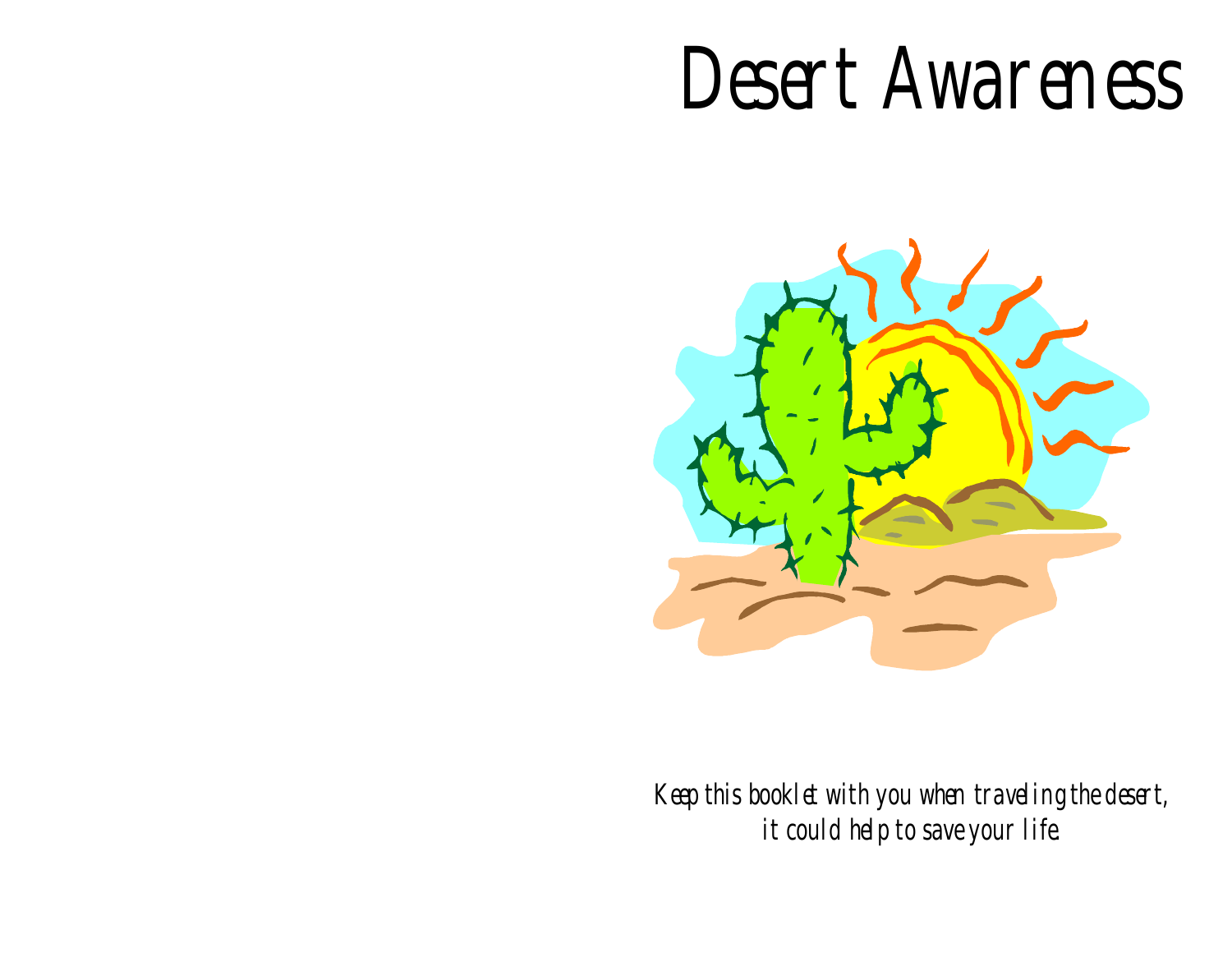## PUBLISHED BY

# MARICOPA COUNTY DEPARTMENT OF EMERGENCY MANAGEMENT

2035 North 52nd Street Phoenix, Arizona 85008-3403

Office Number: 602-273-1411 TDD Number: 602-244-1409 FAX Number: 602-275-1638

THIS FACILITY IS NOT WHEELCHAIR ACCESSIBLE

Revised November, 1998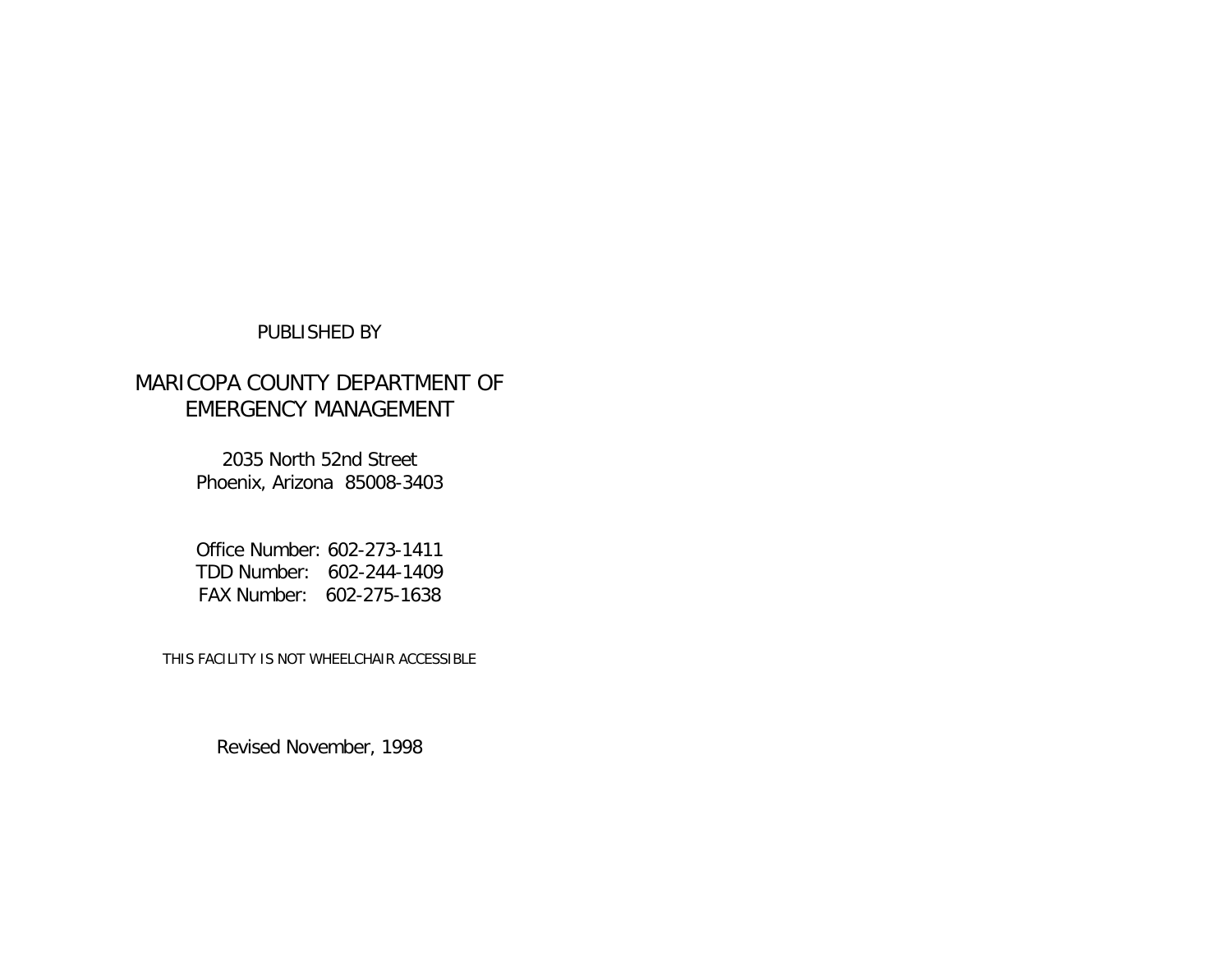## NOTES DESERT SURVIVAL

Always inform someone of where you are going, your route, and when you expect to return. **Stick to your plan.**

Carry at least one gallon of water per person per day, a first aid kit, and personal survival kit.

Be sure your vehicle has a sound battery, good hoses, a spare tire, necessary tools, and sufficient gasoline and oil.

Keep an eye on the sky. Flash floods may occur any time "thunderheads" are in sight, even though it may not be raining where you are.

Be alert to three conditions which can pose an immediate threat to your life - HYPERTHERMIA, DEHYDRATION and HYPOTHERMIA.

Test the footing before driving through washes and sandy areas. A one minute check may save hours of hard work or a punctured oil pan.

Stay near your vehicle if it breaks down. Raise the hood and trunk lid to denote "help needed." Leave a disabled vehicle only if you are **positive** of the route to get help. Leave a note for rescuers with the time you left and the direction taken.

When not moving, use available shade or erect some shade from tarps, blankets, or seat covers to reduce the direct rays of the sun.

Do not sit or lie directly on the ground. In sunlight, the ground usually is 30 degrees hotter than the air.

Rest at least ten minutes each hour if walking. A normally inactive person should rest 30 minutes each hour. Find shade, sit down, prop up feet.

If you have water, drink it. DO NOT RATION IT.

If water is limited, avoid stressful activities. DO NOT talk, eat, smoke, take salt or drink alcohol.

Keep clothing on, as it keeps your body temperature down and reduces the dehydration rate. Cover your head. Improvise a head covering if a hat is not handy.

A roadway is a sign of civilization. IF YOU FIND A ROAD, STAY ON IT.

To avoid poisonous creatures, put your hands and feet only where your eyes can see.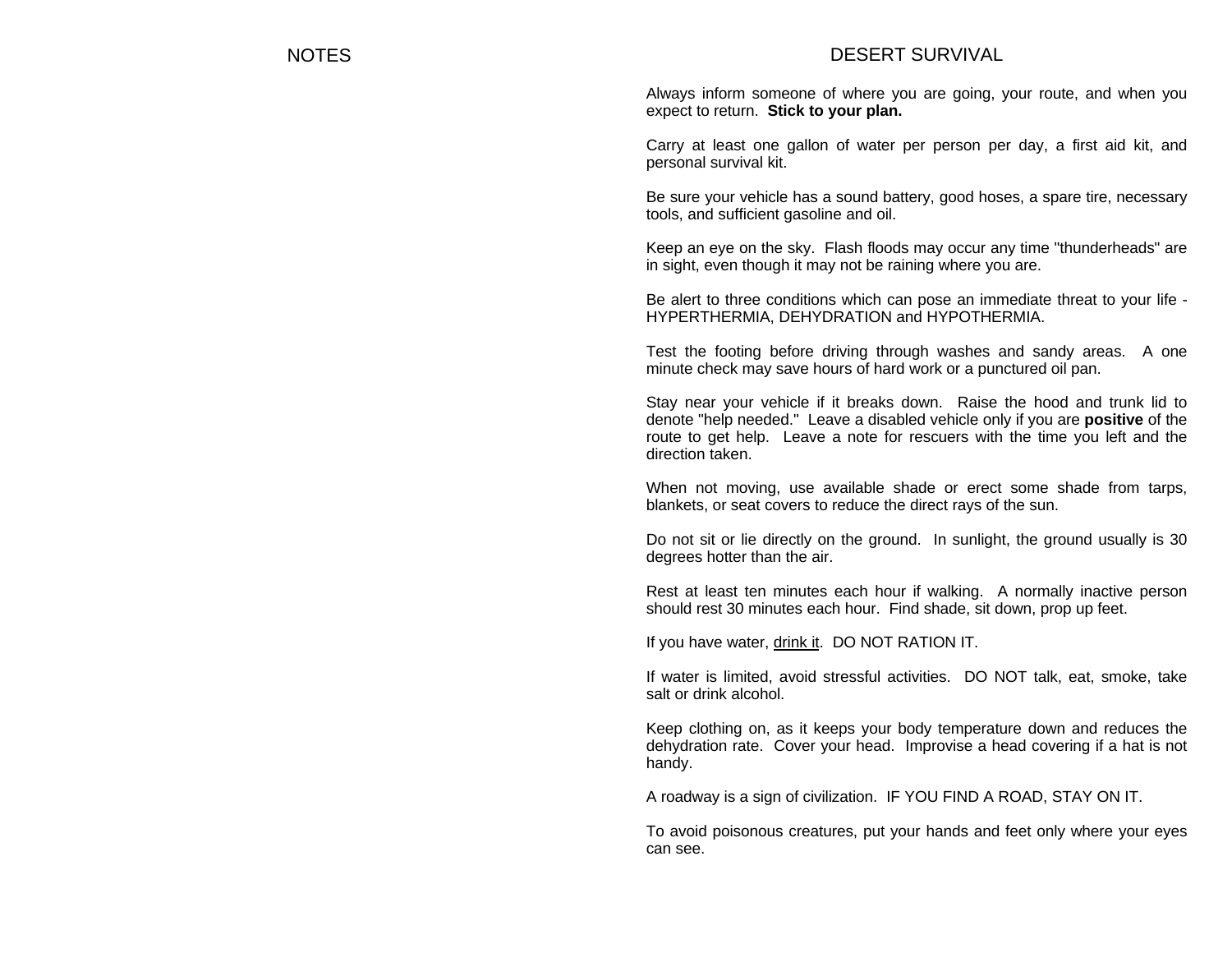Arizona is nicknamed the "Grand Canyon State" after its unique geologic wonder. But Arizona is more than canyon country. It has plateaus, mesas, high and low deserts, grasslands, mountain chains covered with winter snows, jagged desert peaks, and flowing through all this diversity, ribbons of perennial ravine habitat. Two thirds of the state can be classified as desert - the Colorado Plateau in the north, the Mohave in the west, and the Sonoran in the south.

**A WORD OF CAUTION:** The desert is beautiful and deadly. Danger is always present, especially once you leave well-traveled roads. Not only strangers but also Sunday sightseers have found this to be true. Many nativeborn Arizonans have been careless and suffered the consequences. The information in this manual may save your life. The way to stay out of trouble is to think in terms of trouble.

Maricopa County Department of Emergency Management produces this Desert Survival Manual to help residents feel at ease in our desert out-ofdoors environment and to increase chances of survival should circumstances demand it.

Travel in the desert can be an interesting and enjoyable experience or it can be a fatal or near fatal nightmare. This manual cannot detail survival rules for every situation; however, it can reinforce basic common sense rules for the not so familiar travelers in this hostile environment.

The driest months in the deserts are May and June, followed by October and November. The best hiking months are October through May. The months of June through September are too hot for hiking except in the higher mountains. With temperatures that reach 120 $^{\circ}$  in the sun and dry parched air inducing continual thirst, the summer deserts are best left to the reptiles.

In addition to hot air temperatures and low humidity, the deserts are characterized by even hotter ground temperatures, high evaporation rates, lack of surface water, sparse vegetation and wide temperature ranges from day to night. Gigantic thunderheads, often moving at great speeds, may in a matter of minutes drop a half inch of rain on a locality, causing flash floods and instant erosion of the desert landscape.

#### **BEFORE GOING INTO THE DESERT, ALWAYS INFORM A RELATIVE OR NEIGHBOR EXACTLY WHERE YOU ARE GOING AND WHEN YOU WILL RETURN.**

**Pathfinding:** Always have some idea of where you are. When planning on entering unfamiliar country, obtain a map beforehand, study the terrain features, the road structure, the direction to the nearest habitation, location of water, etc. Upon arrival at your destination, look for landmarks and orient yourself with the prominent ones. Fix directions well in your mind. Always remember the sun rises in the east and sets in the west; by standing with your right hand to the morning sun or your left hand to the evening sun, you will face north. As you move through the country, check your back trails often,

Africanized honey bees, sometimes referred to as "killer bees", look exactly like domestic or common European honey bees but differ in temperament. Africanized honey bees defend their colonies more vigorously and in greater numbers and may respond with minimal or no provocation; however, their venom is no more harmful than that of domestic honey bees. If you see a lot of bees flying in and out of a small opening, there is probably a nest inside. The best strategy is to leave them alone and do not try to rob their hive, provoke or disturb them. Bothering a nest is the best way to get stung. If attacked, run away as fast as you can. Keep going until they stop following or you can get inside a house, car or other shelter. If far from shelter, try to run through tall brush. This will confuse and slow them while you make your way out of the area. Do not flail or attempt to swat the bees. Bees target your head and eyes; therefore, try to cover your head as much as possible without slowing your progress. If someone else is stung by honey bees, help them out of the area as quickly as possible. Protect yourself and the other person from stings with a sleeping bag, clothes or blankets and run away from the bees.

**Prevention and Treatment:** In places where venomous species are expected, carefully inspect all clothing and bedding before use, especially items that have been on or near the ground during the night. Dampness seems to attract these creatures. During summer evenings, scorpions travel over the desert floor and up the branches of trees and bushes looking for food. Bedding on the ground will provide them a hiding place toward morning. If bitten (stung), apply a ligature and ice. DO NOT cut and suck. Remove the ligature after five minutes. Get a doctor, especially if the victim is a child, is elderly, has a bad heart, or has been bitten several times on the main part of the body.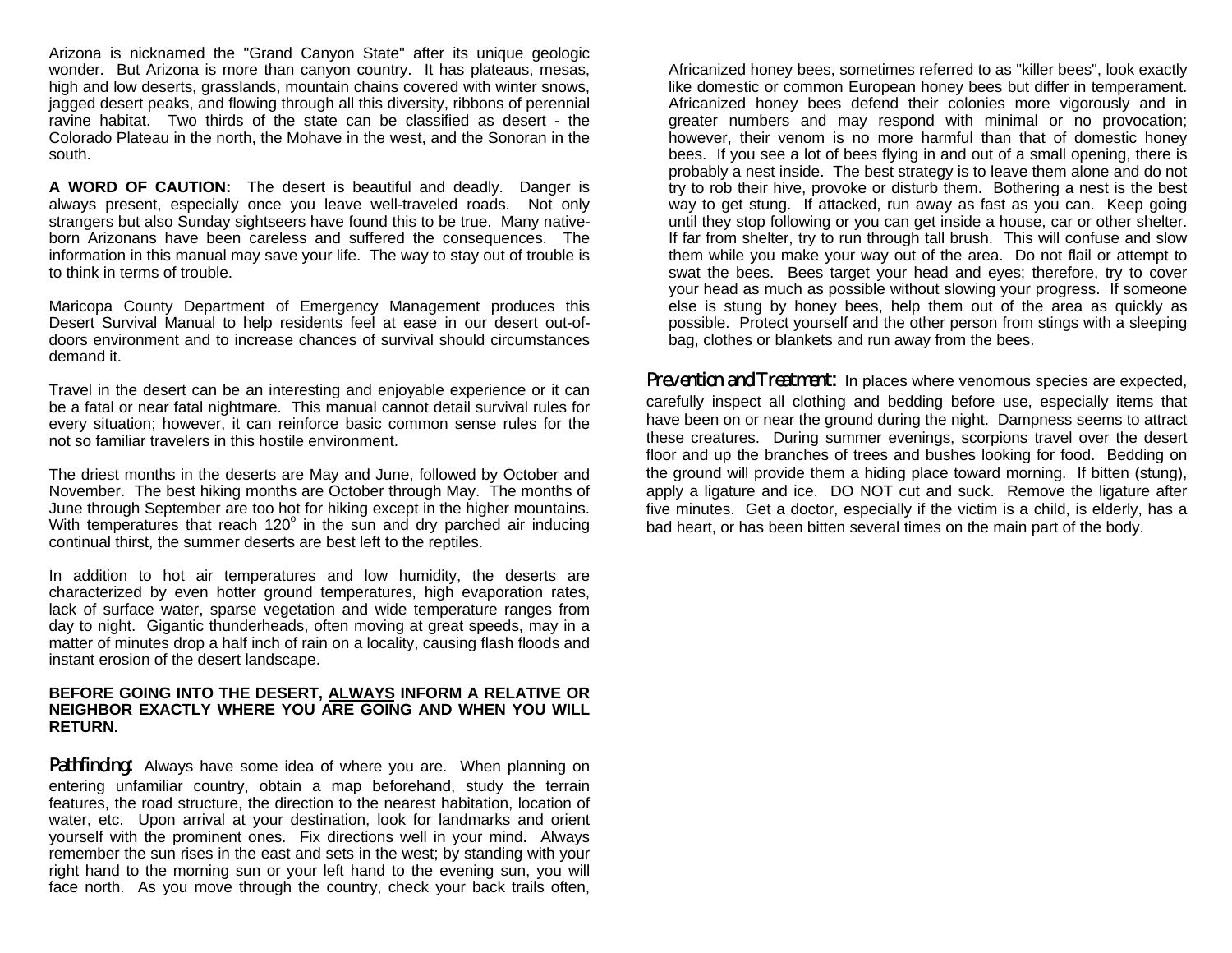- MOVE the victim to a medical facility without delay.
	- Do Not use ice, cold packs or sprays.
	- Do Not make incisions and apply suction except in unusual circumstances.
	- Do Not use a tight tourniquet.
	- Do Not give alcohol or any drugs.
	- Do Not wait to see if symptoms develop.

**Gila Monster:** Our only poisonous lizard; due to the small numbers, it is protected by law. Seldom over 20 inches long, with a beaded black and coral colored skin. They move sluggishly but can swap ends and snap rapidly. The bite is poisonous. The poison seems to be an anticoagulant and the wounds bleed freely, accompanied by swelling. If bitten, grab the Gila Monster behind the head and yank it off. The teeth are not set in sockets and come out readily. The bite causes a wide variety of symptoms: pain, swelling, discoloration, dizziness, excessive perspiration, tissue hemorrhage, and hypotension. It should be noted that there has not been a recorded death from the bite of a Gila Monster in Arizona in over 130 years. The treatment for its bite is the same as the treatment for a poisonous snake bite.

Poisonous Insects and Spiders: The potentially lethal species are the rock or bark scorpion, the black widow spider, brown recluse spider and honey bees:

- **Rock or Bark Scorpion -** Small very slim, light straw colored. The stinger, in the tip of the tail, injects a minute amount of powerful venom. Dangerous to all ages but most dangerous to small children, the elderly and those with high blood pressure, heart or respiratory ailments. There will be pain at the site, numbness, restlessness, fever, fast pulse, and breathing difficulty. Sting can be fatal.
- **Black Widow Spider -** Shiny black with red hourglass marking on the abdomen. Found in the dark corners of sheds and outbuildings, under logs, and in rock piles. Will bite if provoked. Bite can be dangerous to all ages, but is seldom fatal. Pain spreads throughout the body, accompanied by headache, dizziness and nausea. Extremities become cramped, the abdomen becomes rigid, pupils dilate, and spasms may occur after several hours.
- **Brown Recluse Spider -** Light brown colored, about 1/4 inch in length, active at night. Easily identified by the violin-shaped marking on the head and back. Rare in the desert. The bite causes severe tissue destruction which may take weeks to heal. Bite can be fatal.
- **Honey Bees -** Honey bee stingers are barbed at the tip and remain in the victim. The venom sacs are torn from the bee's body and remain attached to the stinger. Do not try to pull out stingers as pinching them injects additional venom. Scrape stingers out with a knife or other thin edge. There are more deaths annually from honey bee stings than from all other poisonous creatures combined.

making mental pictures of the land behind you - this is what you will be looking at when you return to your starting point. Stay on established trails. If possible, mark your route. A slow, careful trip out will assure a rapid and safe return.

If you think you are lost, **Do Not Panic**. Sit down, survey the area and take stock of the situation. Try to remember how long it has been since you knew where you were. Decide on a course of action. It may be best to stay where you are and let your companions or rescuers find you. This is especially true if there is water and fuel nearby, or in winter, if there is some means of shelter. **Once you decide to remain, do not move.**

If, after thinking the situation over, you feel you can retrace your course, do so. Mark your spot or leave a note before moving on. Look for your tracks; you may be able to back-track and find the way to familiar ground. Do not try to take shortcuts as this may tend to further confuse you. If possible, climb a tree or find a high point and make a mental sketch of the area before moving.

#### **weisserstellen**

#### **REMEMBER, MOVE WITH A PURPOSE, NEVER START OUT AND WANDER AIMLESSLY.**

**Walking:** There are special rules and techniques for walking in the desert. By walking slowly and resting 10 minutes per hour, a person in good physical condition can cover 12-18 miles per day -- less after becoming fatigued or suffering from lack of sufficient food or water. In the hot desert, it is best to travel in early morning or late evening, spending mid-day in whatever shade is available. When walking, pick the easiest and safest way. Go around obstacles, not over them. Instead of going up or down steep slopes, zig-zag to prevent undue exertion. Go around gullies and canyons instead of through them. When walking with companions, adjust the rate to the slowest member. Keep together, but allow about 10 feet between each member.

At rest stops (**if possible**) sit down in the shade and prop your feet up, remove your shoes and change socks, or straighten out the ones you are wearing. If the ground is too hot to sit on, no shade is available, and you cannot raise your feet, **Do Not** remove your shoes as you may not be able to get them back onto swollen feet.

**Automobile Driving:** Cross country driving or driving on little-used roads is hazardous, but it can be done successfully if a few simple precautions are taken. Be sure your vehicle is in sound condition, has a full tank of gas, a full radiator and a well-charged battery. It is also a good idea to check belts for signs of wear. Move slowly and do not attempt to negotiate washes without first checking the footing and the clearances, as high centers may rupture the oil pan. Overhangs may cause the driving wheels to become suspended above the ground. Do not spin wheels in an attempt to gain motion, but apply power very slowly to prevent wheels from digging in. When driving in sand,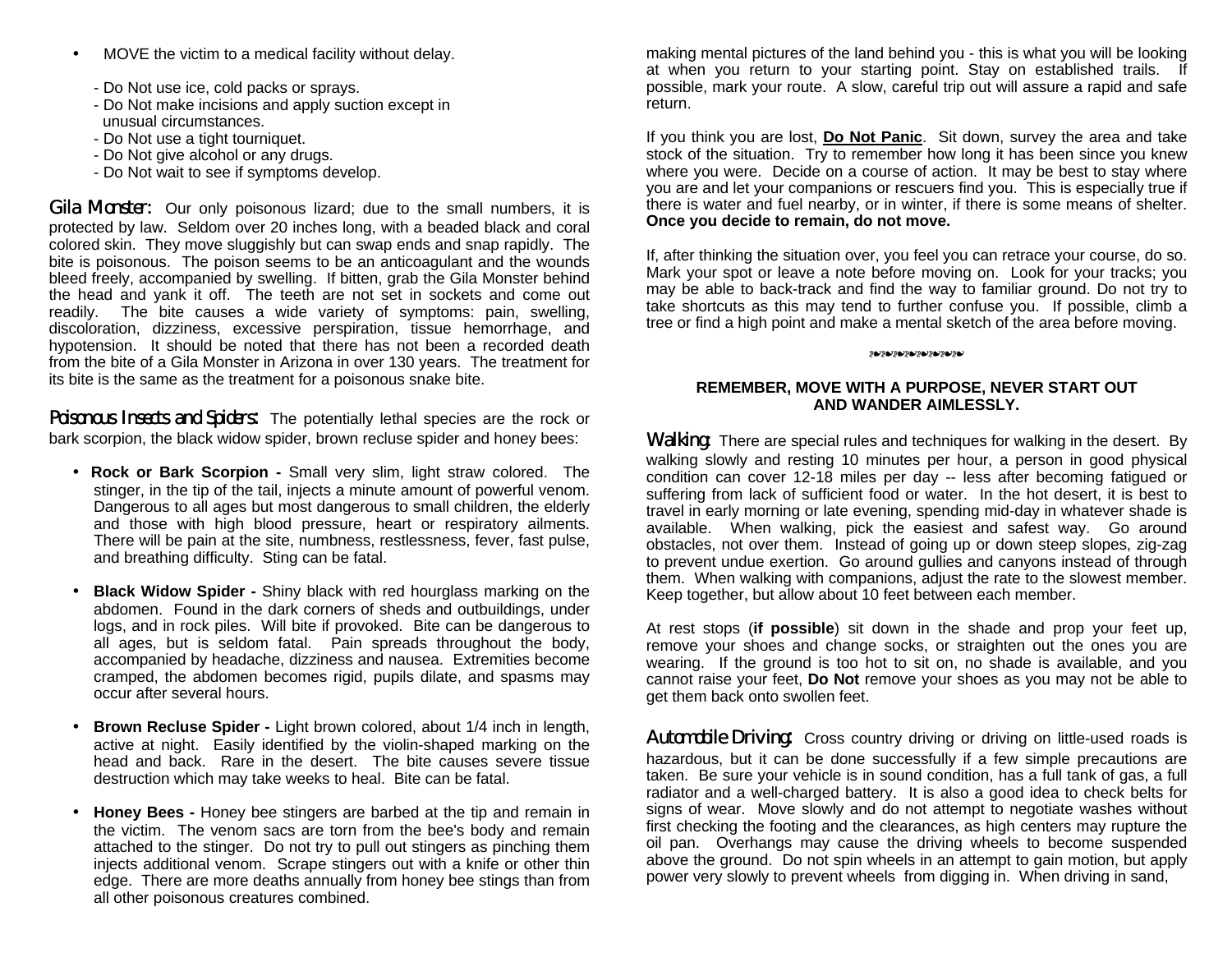traction can be increased by partially deflating tires. Start, stop and turn gradually; sudden motions cause wheels to dig in. There are certain tool and equipment requirements if you intend to drive off the main roads. (See recommended survival items)

#### **®\$\\$\$@\$\\$\$@\$@\$@\$@\$**

Signals: The best signals are fire -- a smokey fire for daytime and a bright fire for the night. Other signals may be used, but fire is by far the most effective.

The signal mirror is an excellent device for attracting attention, particularly of aircraft. On a clear day, ground signals may be seen for 10 miles; signals to aircraft can be seen at even greater distances.

If the decision is to stay in place and wait for rescue, it would be a good idea to establish some type of ground-to-air signal, such as a large "X", "SOS", or the word "HELP". Use any available material to make this display (rocks, brush, clothing, magazine pages or even newspaper). It can even be scratched into the ground. The important thing is to change the terrain to attract attention to your location.

Signals made by sound are the least effective. **Three** of whatever sounds you can make denotes "distress." A "thunder" whistle is recommended as an easy way to make a lot of noise. If you have a firearm, shoot once, wait 10 seconds and fire twice about 5 seconds apart. The first sound will attract attention and the second and third will give direction.

#### **אמשמעמטמטמטמעמ**

**Equipment:** The method of travel will dictate the equipment to carry. When traveling by auto, think about carrying "pioneer" gear such as shovels, picks, heavy rope, etc. You must also consider items to be carried by an individual on foot, whether engaged in recreational activity or a survival problem such as walking out from a disabled vehicle. A person walking should consider carrying their gear in a small pack or rucksack over the shoulder. Weight carried in this manner is less tiring than if carried in pockets or hung on the belt. It also affords a safer method of carrying items such as a belt knife, hatchet, etc., which could cause injuries in the event of a fall.

Survival kits are outlined in almost all writings on survival and can be purchased in many varieties. The best survival kits are those put together by individuals for their own personal needs. The following items are listed, in the order of importance. Learn to use and practice with each item **BEFORE** you need if for survival.

- **Rattlesnakes -** These are easily identified by the sandy color, the broad arrow-shaped head, blunt tipped-up nose, and rattles on the tail. Look for them mostly where food, water, and protection are available - around abandoned structures, irrigation ditches, waterholes, brush and rock piles. They do not always give warning by rattling, nor do they always strike if someone is close. Usually they are not aggressive and will not "chase" people. If bitten, the strike results in immediate pain accompanied by swelling. The venom primarily causes local and internal tissue destruction and nerve damage. If traveling in areas where rattlers may be found, wear protective footgear and watch where you put your hands and feet. The general rule of thumb is if you hear one, stop and try to locate it, move slowly away from the sound and leave it alone. Most strikes are on individuals attempting to catch, kill or play with the snake.
- **Arizona Coral Snake -** A small snake, rarely over 20 inches long, with a small blunt, black head and tapering tail. A very attractive snake with wide red and black bands, separated by narrower yellow or white bands. All bands completely encircle the snake. There are many look alikes to this species; the key to identification is the "red band" which will not touch the "black band". They are sometimes seen in the day during the spring months (March, April and May) and are nocturnal during the summer. They live under objects, in burrows, and are shy and timid. Corals must chew rather than strike to introduce venom, but due to the very small mouth are unable to bite any but the smallest extremities. Arizona coral snakes will attack only under severe provocation. The venom affects the nervous system, causing failure of the heart and respiratory muscles.

Treatment of Poisonous Snakehite: The following procedures are recommended by the Arizona Poison Control System:

- Do no harm. When treating a snake bite, this is the cardinal rule. Many people believe the bite of snakes and Gila Monsters are more life threatening than they really are, and attempts at first aid have sometimes proven to be harmful and dangerous.
- Calm and reassure the victim.
- Decrease movement of the limb that has been bitten and elevate it.
- Apply **a light** constricting band above the bite location (be able to insert two fingers under band). Do not release the band unless it becomes too tight from swelling.
- If possible, without risking another bite, capture the snake and bring in with the victim.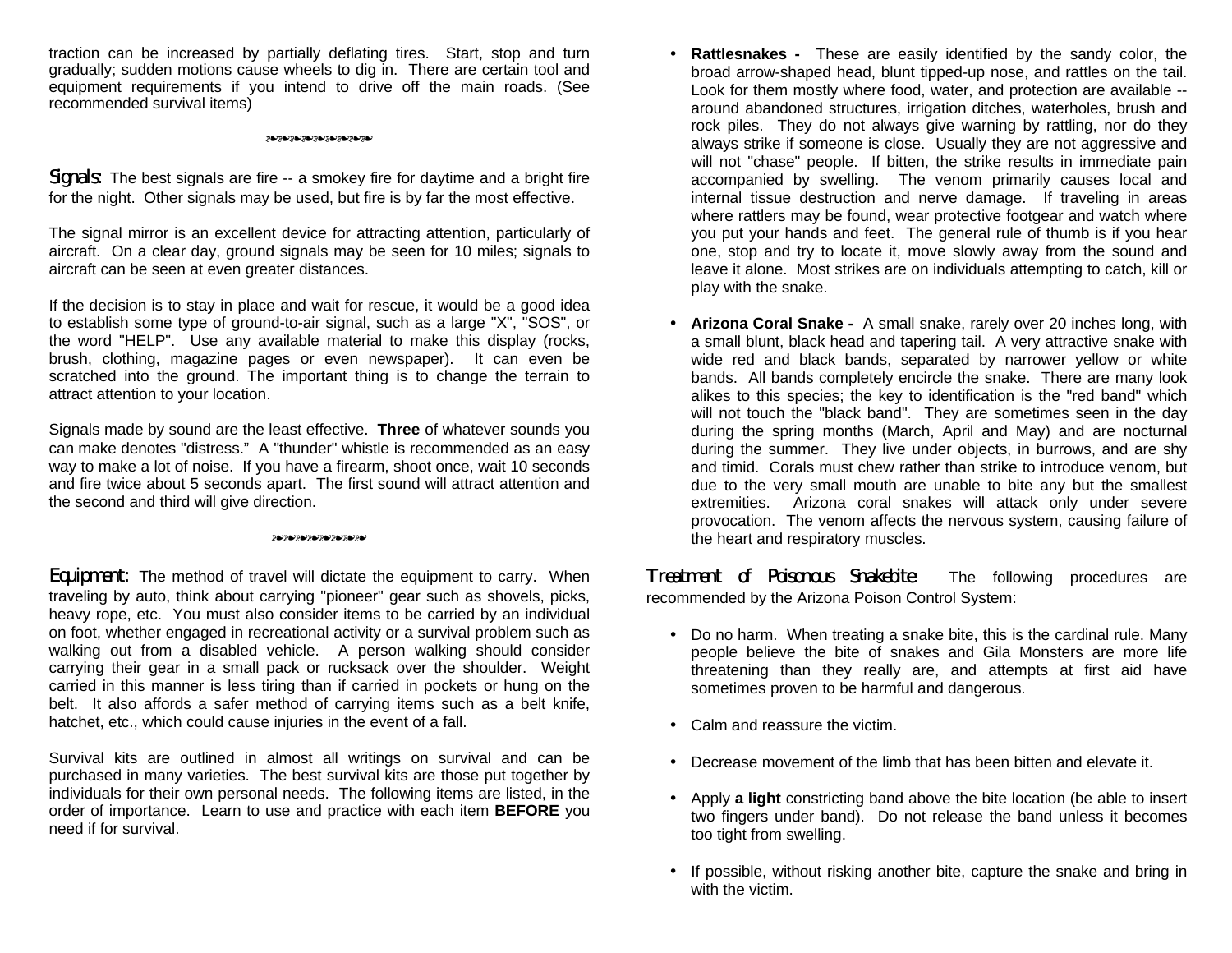RECOMMENDED SURVIVAL ITEMS

Edible Plants: A visit to the Phoenix Botanical Gardens in Papago Park or a similar arboretum will afford much interesting information regarding desert plants. Most experts agree the main edibles are in the fruits of the cacti and legumes. All cactus fruits are safe to eat. The legumes are the bean bearing plants. The identification of all poisonous plants in Arizona (there are more than 700 in the United States and Canada) is beyond the scope of this small booklet. The reader is encouraged to study the matter further based upon the degree of interest. There is no pattern of geography, habitat, relationship, seasonal appearance or plant part that can be used successfully to separate poisonous plants from harmless ones. The best advice is to leave the plants alone and rely upon an emergency survival food pack. You must have water to survive, but you can go without food for some days without harmful effect. In fact, if water is not available, do not eat, as food will only increase your need for water.

**However, in a survival situation where use of strange plants for food is necessary, follow these rules: AVOID plants with milky sap. AVOID all red beans. If possible, boil plants which are questionable. Test a cooked plant by holding a small quantity in the mouth for a few moments. If the taste is disagreeable (very bitter, nauseating, burning), do not eat it.**

## POISONOUS CREATURES

There is probably more said with less truth about poisonous creatures than any other subject. These animals and insects are for the most part shy or, due to their nature, not often seen. Therefore, any person who has the fortune or misfortune to become acquainted with them becomes an expert, and in due course, the stories told become distorted. Like gossip, the final tale seldom resembles the original fact. Learn the facts about these creatures and you will see they are not to be feared, only respected. Visit the museums which have displays of the creatures dead or alive -- avoid the roadside zoos with their sensational imports if you are looking for facts.

**Snakes:** There are many types of snakes in the southwest, the rattlesnake and coral snake being the most famous. However, they are not the only poisonous snakes found in the state. Arizona also has what are classified as rear-fanged snakes. These include the mildly venomous lyre, tropical vine, night, ringnecked, western hognosed and blackheaded snakes. **These snakes have low-toxicity levels and are not dangerous to man.** In Arizona, the greatest surface activity for some of the common desert inhabiting species is in March, April and May, and continues on until October or later according to species and weather. Snakes hibernate during the colder months, but it is not unusual to see some species all months of the year. During the spring and fall months, they may be found out in the daytime, but during the summer months they will generally be found out during the night, since they cannot stand excessive heat.

| <b>PERSONAL</b>                                                                                                                                                                                                             |                                                                                                                                                                  |                                                                                                                                                                                                                                                                                                                                                                                                                                                            |  |  |
|-----------------------------------------------------------------------------------------------------------------------------------------------------------------------------------------------------------------------------|------------------------------------------------------------------------------------------------------------------------------------------------------------------|------------------------------------------------------------------------------------------------------------------------------------------------------------------------------------------------------------------------------------------------------------------------------------------------------------------------------------------------------------------------------------------------------------------------------------------------------------|--|--|
| <b>ESSENTIAL</b>                                                                                                                                                                                                            | <b>DESIRABLE</b>                                                                                                                                                 | <b>USEFUL</b>                                                                                                                                                                                                                                                                                                                                                                                                                                              |  |  |
| Metal signal mirror<br>Whistle<br>Pocket knife<br>Flint and steel<br>Small candle<br>Cigarette paper book<br>Small pencil<br>Small magnet compass<br>Waterproof matches<br>Dental floss (100 yd)<br>1 qt canteen with water | Band-aids<br>Bright colored balloons<br>lodine tablets<br>Canteen cup<br>Waterproof match case<br>Map of area<br>Duct Tape<br>Bandanna                           | 1 sq yd nylon or chiffon,<br>brightly colored<br>4 Quarters<br><b>Hard Candy</b><br>Heavy Duty Aluminum Foil<br>Small fish hook<br>Salt<br>Tweezers<br>Razor blade<br>Heavy plastic bags for use as<br>canteens<br>Poncho or sheets of plastic<br>Needle with large eye<br>Cobbler's linen thread (1 Yd)<br>Light picture cord (snare wire)<br>Comb<br>Snake bite kit<br>Bar of soap (small)<br>Woodman's saw<br>Knife sharpening device<br>Survival guide |  |  |
| <b>VEHICLE</b>                                                                                                                                                                                                              |                                                                                                                                                                  |                                                                                                                                                                                                                                                                                                                                                                                                                                                            |  |  |
| <b>ESSENTIAL</b>                                                                                                                                                                                                            | <b>DESIRABLE</b>                                                                                                                                                 | <b>USEFUL</b>                                                                                                                                                                                                                                                                                                                                                                                                                                              |  |  |
| Roll of electrical tape<br>First aid kit<br>Flashlight<br>Shovel<br>Spare tire<br>Jack (preferably one that<br>may be rigged)<br>Tool kit<br>Water - 1 gal per person<br>per day and 5 gallons<br>per vehicle               | Emergency fuel<br>Extra matches<br>Flares - at least 6<br>Strips of carpet<br>Extra fan belt<br>12' Jumper cables<br>Tire chains<br>Tire pump<br>Tube type tires | Car repair manual<br><b>Block and tackle</b><br>50' of 5/8 inch rope<br>Axe or good hatchet<br>Food - dehydrated (requires<br>water)<br>Cooking pots<br>Roll of 18" aluminum foil for<br>cooking<br>Tarpaulin for shade<br><b>Blankets</b><br>Poncho or sheets of plastic<br>Walking shoes<br>Hat and long sleeve shirts<br>Cobbler's linen thread (1 Yd)<br>1/4" nylon cord (50-100')                                                                     |  |  |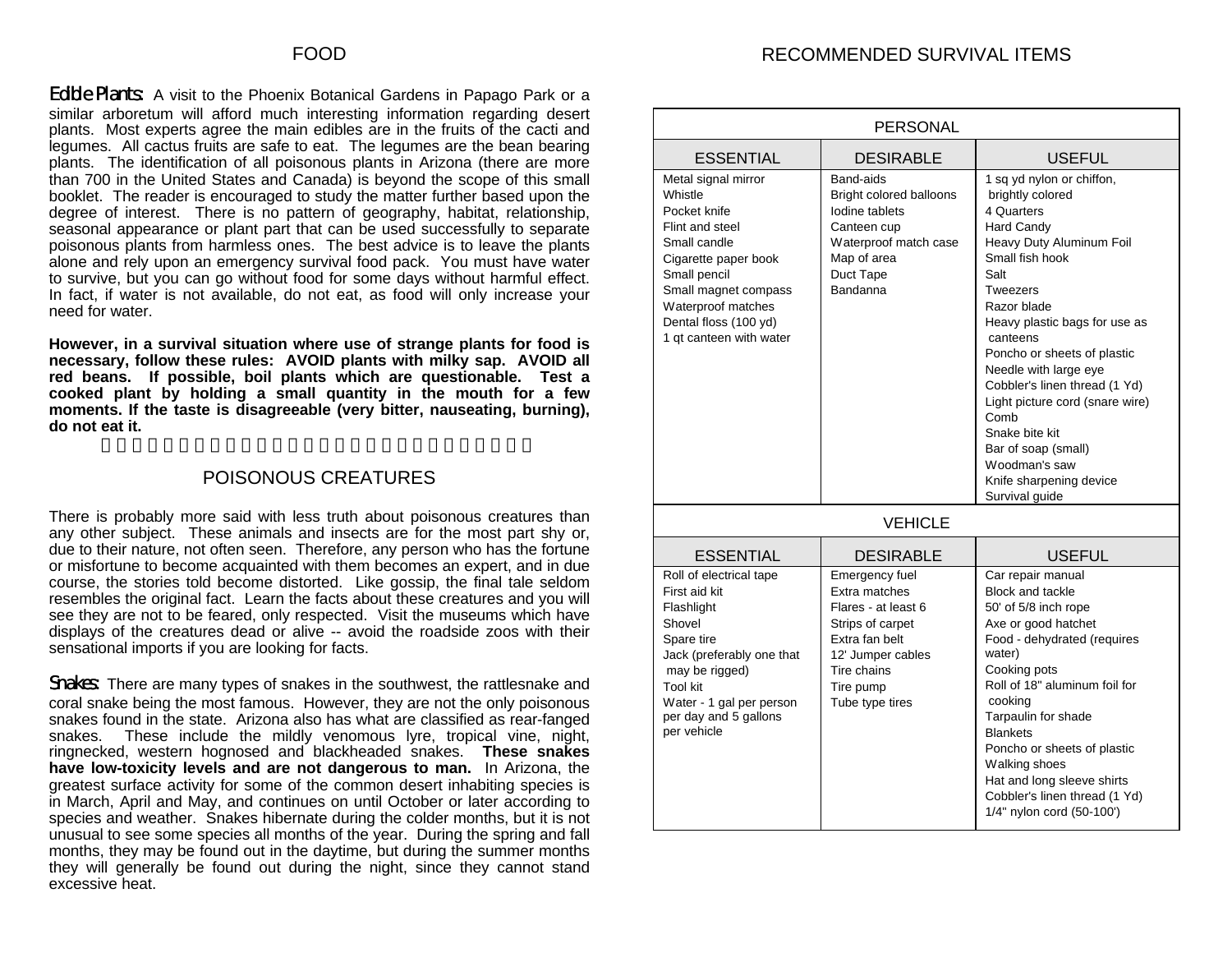## HEALTH

Much thought must be given to protecting your health and well being, and to the prevention of fatigue and injury. Medical assistance will be some time and distance away, and conditions are usually different and distinct from your everyday living. The desert is usually a healthy environment due to dryness, the lack of human and animal wastes, and the sterilizing effect of the hot sun. Therefore, your immediate bodily needs will be your first consideration.

While in the desert, if walking or active, rest at least 10 minutes each hour. Drink plenty of water, especially early in the morning while the temperature is still low. Wear sun glasses to protect your eyes from glare. Even though the glare does not seem to bother you, it will impair your distance vision and retard adaptation to night conditions. If no sunglasses are available, make an eyeshade by slitting a piece of paper, cardboard or cloth. Applying charcoal or soot around the eyes can be beneficial. Use Chapstick or grease on lips and nostrils. Do not "lick" lips if they are dry, as this will hasten splitting. In survival situations, everything you do, each motion made, and each step taken must be preceded by the thought: **Am I safe in doing this?**

**Carrying Water in the Desert:** When planning to travel in the desert, give your water supply extra thought. Carry enough water to meet personal requirements. Carry water in gallon or half gallon plastic containers; they are strong and lightweight. Rationing water at high temperatures is actually inviting disaster because small amounts will not prevent dehydration. In the hot desert, a person needs about a gallon of water a day. Loss of efficiency and collapse always follows dehydration. It is the water in your body that maintains your life, not the water in your canteen.

Ration Sweat - Not Water: Keep clothing on, including your shirt and hat. Clothing helps by slowing the evaporation rate and prolonging the cooling effect. It also keeps out the hot desert air and reflects the heat of the sun. Stay in the shade during the day. Sit on something 12 or more inches off the ground, if possible. **DO NOT SIT ON THE GROUND** as it can be 30 degrees hotter than a foot above the ground. If travel is necessary, travel slowly and steadily. Keep your mouth shut and breath through the nose to reduce water loss and drying of mucous membranes. Avoid conversation for the same reasons. Alcohol in any form is to be avoided as it will accelerate dehydration. Food intake should be kept to a minimum if sufficient water is not available. In situations where there is a limited water supply, it is often recommended to throw food away.

**Finding Water in the Desert:** If you are near water, it is best to remain there and prepare signals for rescuers. If no water is immediately available, look for it, following these leads:

• Watch for desert trails -- following them may lead to water or civilization, particularly if several such trails join and point toward a specific location.

# HEAT DISORDERS THEIR SYMPTOMS AND FIRST AID

| <b>HEAT</b><br><b>DISORDER</b>                     | <b>SYMPTOMS</b>                                                                                                                                      | <b>FIRST AID</b>                                                                                                                                                                                                                                                                                                                                               |
|----------------------------------------------------|------------------------------------------------------------------------------------------------------------------------------------------------------|----------------------------------------------------------------------------------------------------------------------------------------------------------------------------------------------------------------------------------------------------------------------------------------------------------------------------------------------------------------|
| <b>SUNBURN</b>                                     | Redness and pain.<br>With severe cases -<br>swelling of skin,<br>blisters, fever and<br>headaches.                                                   | Ointments for mild cases;<br>if blisters appear, do not<br>break. If breaking occurs,<br>apply dry sterile dressing.<br>Serious and extensive<br>cases should be seen by<br>a physician.                                                                                                                                                                       |
| <b>HEAT</b><br><b>CRAMPS</b>                       | Painful spasms<br>usually in muscles of<br>legs and abdomen,<br>possibly heavy sweat-<br>ing.                                                        | Firm pressure on<br>cramping muscles, or<br>gentle massage to relieve<br>spasm. Give sips of salt<br>water (1 tsp per glass)<br>every 15 minutes for one<br>hour.                                                                                                                                                                                              |
| <b>HEAT</b><br><b>EXHAUSTION</b>                   | Heavy sweating,<br>weakness, dizziness,<br>skin cold, pale and<br>clammy. Pulse<br>steady, temperature<br>normal, possible<br>fainting and vomiting. | Get out of sun, lie victim<br>down, loosen clothing,<br>apply cool wet cloths and<br>fan the victim, or move to<br>an air conditioned room.<br>Give sips of salt water (1<br>tsp per glass) every 15<br>minutes for 1 hour.<br>IF VICTIM VOMITS -<br>NO FLUIDS, GET<br>MEDICAL ATTENTION.                                                                      |
| <b>HEAT</b><br><b>STROKE</b><br>(OR SUN<br>STROKE) | High body tempera-<br>ture $(106^{\circ}$ F or<br>higher), hot, red, dry<br>skin, rapid and strong<br>pulse, possible un-<br>consciousness.          | Heat Stroke is a severe<br>medical emergency.<br>Summon a physician or<br>get the patient to a<br>hospital immediately.<br>Delay can be fatal. Move<br>victim into cooler<br>environment, reduce body<br>temperature with iced<br>bath or sponging. Use<br>fans and air conditioners.<br>If temperature rises<br>again, repeat process.<br>DO NOT GIVE FLUIDS. |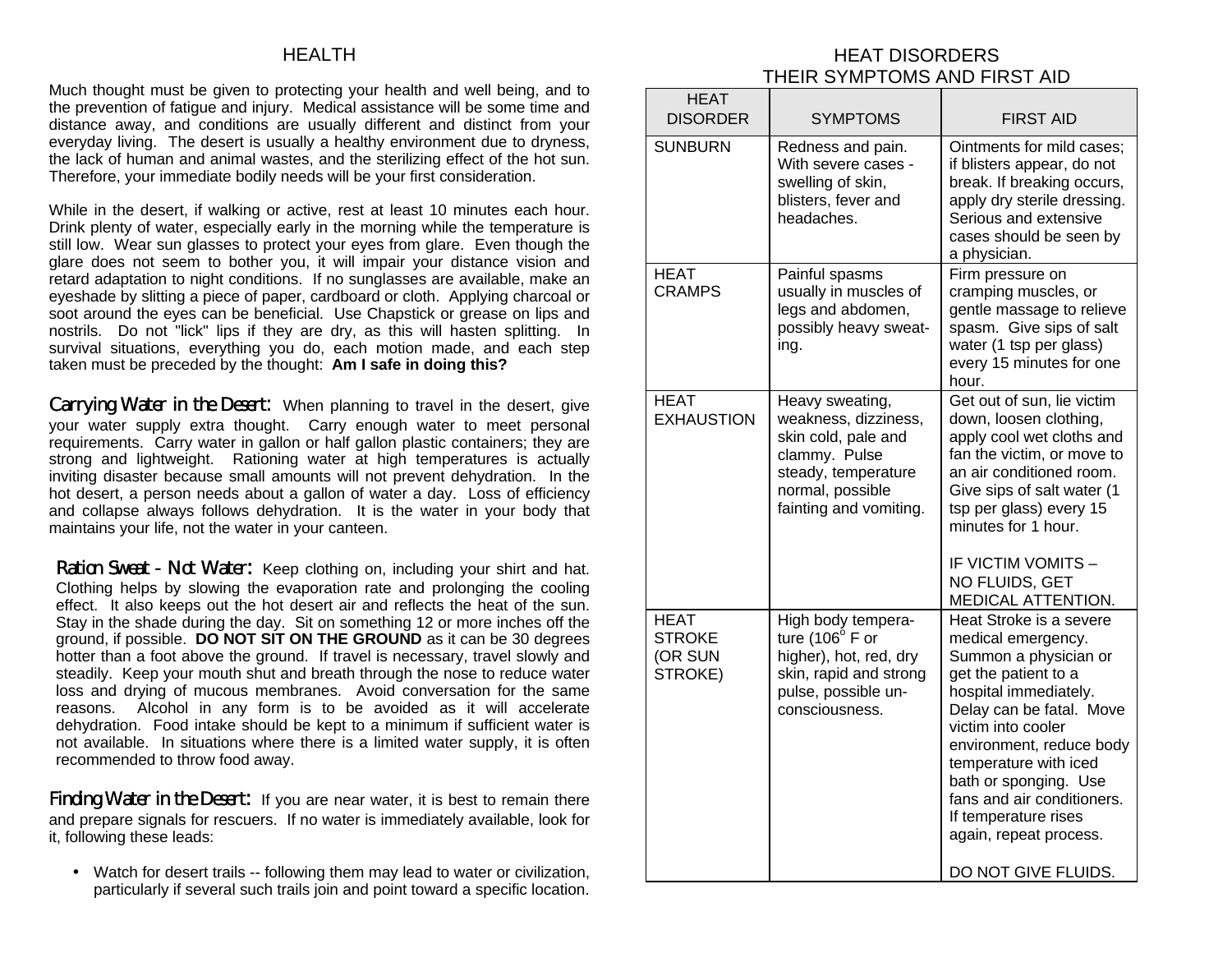- NECK PROTECTION If the hat does not provide protection to the back of the neck, attach a piece of cloth onto the back of it. A large bandanna is not only great for protection but also has many other handy applications.
- LONG SLEEVED Long sleeves provide protection from the sun SHIRT and also help to protect from scratches insect bites. Cotton is probably the most suitable type of fabric.

LONG-LEGGED Shorts and cutoffs are generally unsatisfactory for PANTS prolonged periods in the desert. Long-legged pants help the body maintain normal temperatures.

BOOTS Boots should be durable, fit well, provide support, provide insulation from the hot desert ground and provide traction.

## • **DO NOT SMOKE**

Smoking will hasten dehydration and reduce endurance.

#### • **DRINK PLENTY OF WATER OR OTHER NON-ALCOHOLIC FLUIDS. DO NOT RATION!!**

Drink more fluids than the amount dictated by thirst. Drink at regular intervals rather than when you feel thirst. When your body becomes dehydrated, your brain's ability to recognize trouble may be impaired. If there is a limited amount of water, DO NOT RATION IT; attempt to conserve the liquids in your body instead.

#### • **NEVER START A DESERT TRIP ON IMPULSE**

DO NOT start a trip to the desert on the spur of the moment with few supplies, little or no water and no real idea of when you will return. Always be well organized and plan the entire trip.

#### • **DO NOT TAKE SALT TABLETS**

• **DO NOT DRINK ALCOHOLIC BEVERAGES**

Alcohol hastens dehydration.

• **DO NOT GET TOO MUCH SUN**

Flocks of birds will circle over waterholes. Listen for their chirping in the morning and evening, and you may be able to locate their watering spot. Quail often congregate near water. Doves flock toward watering spots morning and evening. Also look for indications of animals, as they tend to feed near water.

Look for plants which grow only where there is water: cottonwoods, sycamores, willows, hackberry, salt cedar, cattails and arrow weed. You may have to dig to find this water. Also keep on the lookout for windmills and water tanks built by ranchers. If cactus fruits are ripe, eat a lot of them to help prevent dehydration.

Methods of Purifying Water: Dirty water should be filtered through several layers of cloth or allowed to settle. This does not purify the water, even though it may look clean. Purification to kill germs must be done by one of the methods listed in the table on the following page.

Water from Streams, Springs or Lakes: During the past few years, increasing numbers of campers, backpackers, anglers and hunters have been stricken with waterborne diseases because they drank water straight from streams, springs or lakes. Even though the water appears to be sparkling clean and pure, it may contain microorganisms which cause disease.

Two organisms found in many waters are *Giardia lamblia* and *Cryptosporidium parvum*. Since these parasites have been found in many wild and domestic animals, they can be present even in remote areas, regardless of whether there are humans around.

These organisms are transferred between animals and humans by means of excreted fecal material. If the infected animal or human defecates in or near a stream or the feces are introduced as a result of untreated sewage or rainwater runoff, the organisms are then spread through the water.

Drinking water containing these parasites can cause *Giardiasis* or *Cryptosporidiosis.* Both are severe gastrointestinal disorders which may result in diarrhea, headache, abdominal cramps, nausea, vomiting and a low grade fever. People with degraded immune systems (due to AIDS, chemotherapy, or an organ or bone marrow transplant) should be aware that a *Crypto sporidium* infection can be life-threatening.

The best means of preventing infection from *Giardia* or *Crypto sporidium* is to not drink naturally occurring water, regardless of how pure it looks. This means that, when hiking or camping, you should either carry all your own water or disinfect the water before drinking it.

Boiling is the safest of available water disinfection methods. It kills *Giardia, Crypto sporidium*, bacteria and viruses. Research has shown that, at sea